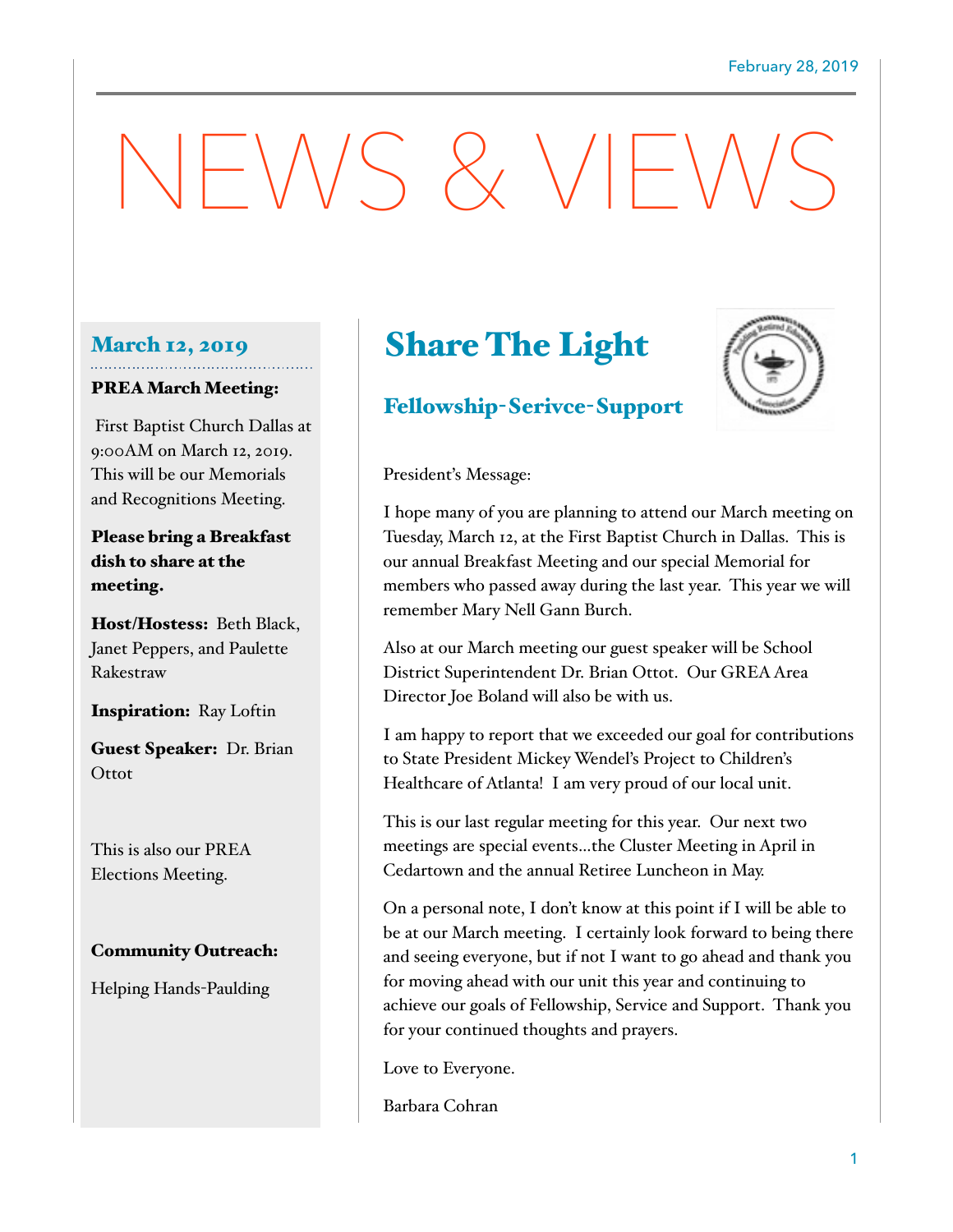# Important PREA Dates:

March 12, 2019 Breakfast Meeting and Memorial Service Guest Speaker: Dr. Brian Otott

April 4, 2019 Cluster Meeting Cherokee Country Club in Cedartown

May 7-9, 2019 GREA Convention in Augusta, GA. Join Gloria King as we meet with fellow retirees from around the State.

May 16, 2019 Retirees Luncheon Burnt Hickory Park. Please bring a delicious dessert!

Here's Leah Smith's Mock Praline Recipe from our last meeting.

Here's the mock praline recipe (or I guess you could call it Praline Crackers)

28 graham cracker squares 1 cup butter 1 cup light brown sugar 1 teaspoon vanilla 1/2 teaspoon salt 3/4 cup chopped pecans

Preheat oven to 350 degrees. Line a large ungreased jelly roll pan (baking pan with sides) with aluminum foil and then line with crackers, breaking crackers if necessary to fit the pan.

Melt butter and sugar in a small saucepan over medium heat until it comes to a boil. Allow it to boil for 2 minutes, stirring constantly. Remove from heat and stir in salt and vanilla. Pour mixture over top of the graham crackers evenly, spreading to coat.

Sprinkle pecans on top and bake in oven for 10-12 minutes until bubbly all over. If you prefer a little crunchier cracker, bake for 2 more minutes.

Remove from oven and allow to cool. Break into squares.

Store at room temperature in airtight container for up to 3 days. (If they last that long!)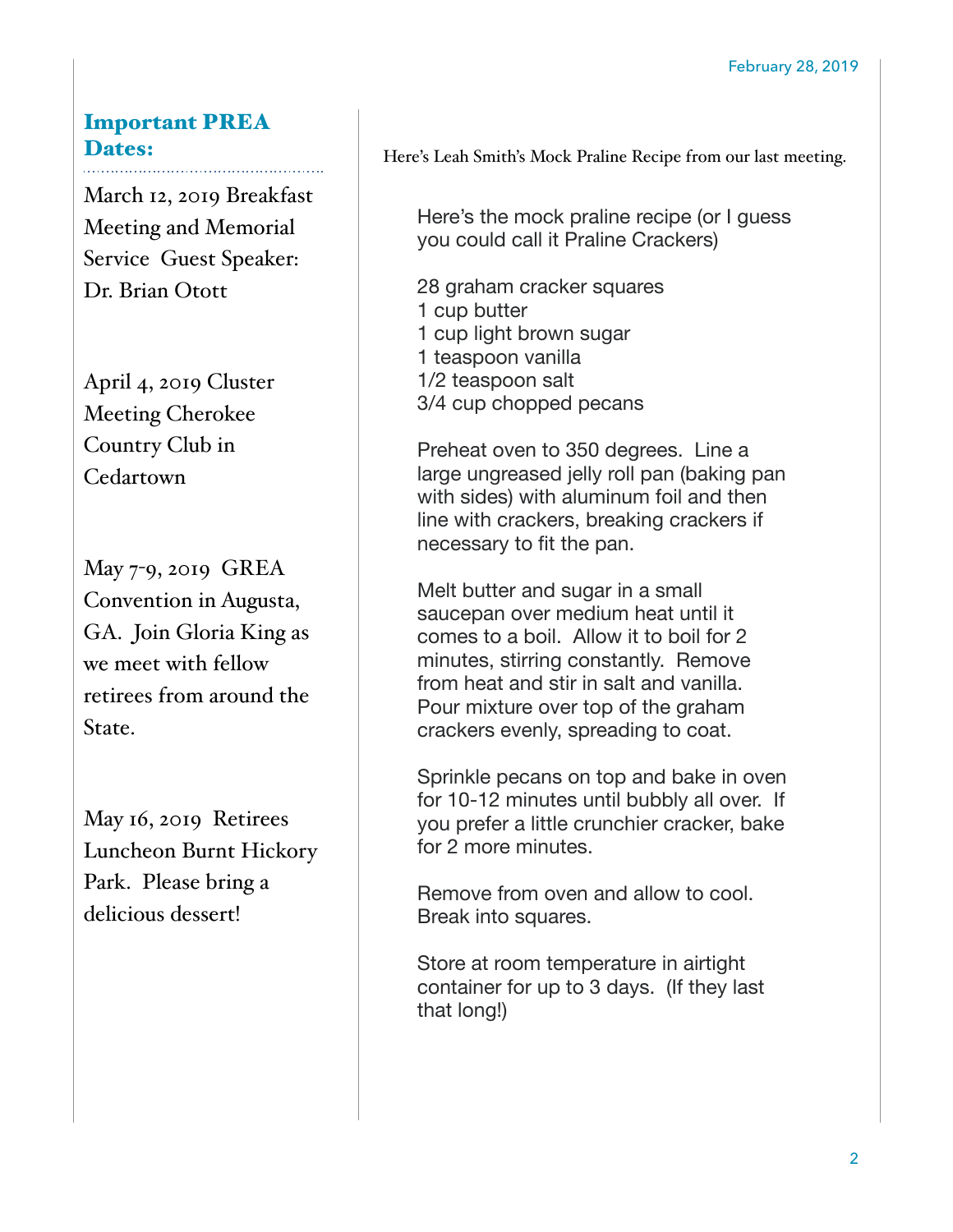

Share the Light Shout-Out by Betty Vollenweider:

My mother taught me as a young child which ended up by being my first grade. Due to her influence I always wanted to be a teacher as all my dolls were well taught as I grew up!

Dr. Joe Tanner shared the benefits of exercise for seniors at our Jan. meeting. Check out the Silver Sneakers Program! We enjoyed food, fun, and fellowship!





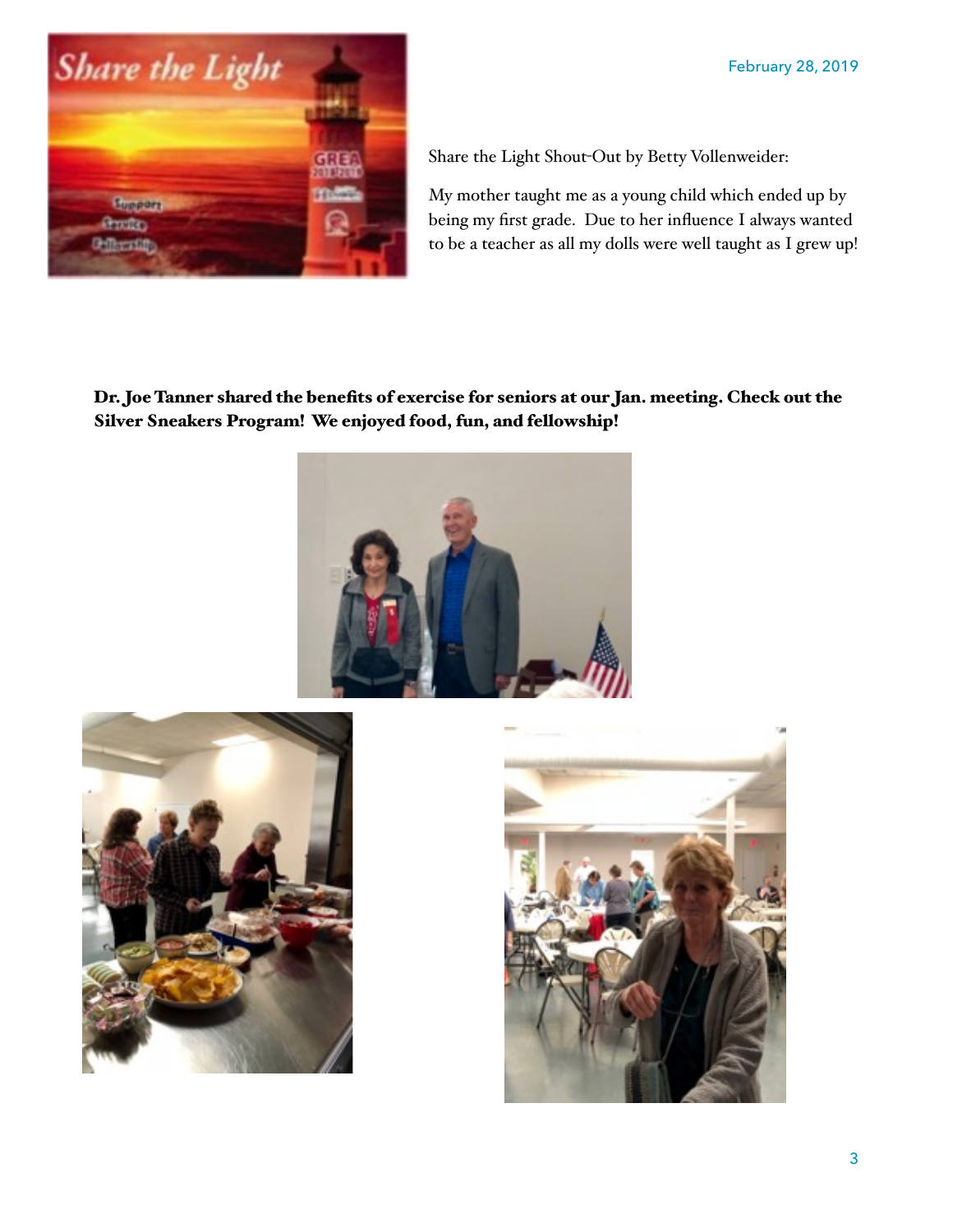# Thank You to all who helped make the Wellstar Paulding Nursing Home Valentine's Day Party a great success!